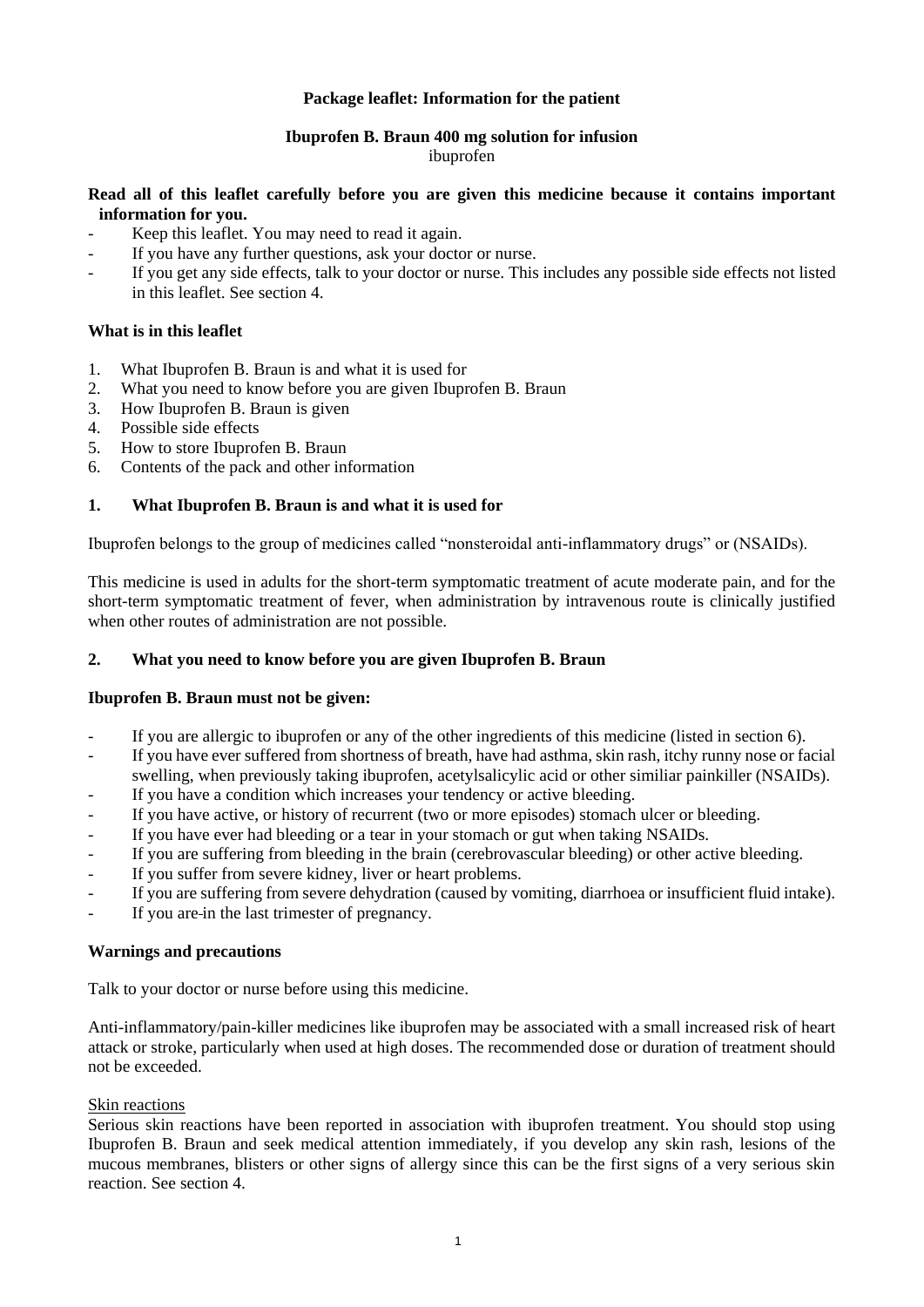Discuss your treatment with your doctor before receiving Ibuprofen B. Braun:

- If you have heart problems including heart failure, angina (chest pain), or if you have had a heart attack, bypass surgery, peripheral artery disease (poor circulation in the legs or feet due to narrow or blocked arteries), or any kind of stroke (including 'mini-stroke' or transient ischaemic attack "TIA").
- If you have high blood pressure, diabetes, high cholesterol, have a family history of heart disease or stroke, or if you are a smoker.
- If you have just had major surgery.
- If you have had or developed an ulcer, bleeding or perforation of the stomach or duodenum. In these cases, your doctor will consider of prescribing a protective medicine for the stomach.
- If you have asthma or other breathing disorder.
- If you have an infection please see heading "Infections" below.
- If you have kidney disease or liver disease, are more than 60 years old or use ibuprofen long-term, your doctor may need to carry out checks on a regular basis. Your doctor will tell you the frequency of these checks.
- If you are dehydrated e.g. due to diarrhea, drink a lot of liquids and contact your doctor immediately as ibuprofen in this case could cause kidney failure as a result of dehydration.
- If you have Crohn's disease or ulcerative colitis because ibuprofen can worsen these conditions.
- If you observe any injuries, swelling or redness of the skin, trouble breathing (asphyxiation), immediately stop the treatment with the medicine and contact your doctor or nurse.
- If you have varicella as complications can occur.
- If you have hereditary disorder of the porphyrin metabolism (e.g. acute intermittent porphyria).
- If you drink alcohol around the same time of receiving this medicine, side effects related to stomach, intestines and nervous system may be increased.
- If you suffer from hay fever, nasal polyps or chronic obstructive respiratory disorders, you are at higher risk of allergic reactions. The allergic reactions may present as asthma attacks (so-called analgesic asthma), rapid swelling (Quincke´s oedema) or a rash.
- It is important that you are given the lowest dose that alleviates and control pain and are not given this medicine for longer than necessary to control your symptoms.
- Allergic reactions may occur with this medicine, mainly at the start of treatment. In this case, treatment should be discontinued.
- There have been few cases of aseptic meningitis with the use of this medicine. The risk is greater if you suffer from systemic lupus erythematosus and related connective tissue diseases.
- The use with concomitant NSAIDs including cyclooxygenase-2 selective inhibitors should be avoided.

# Infections

Ibuprofen may hide signs of infections such as fever and pain. It is therefore possible that this medicine may delay appropriate treatment of infection, which may lead to an increased risk of complications. This has been observed in pneumonia caused by bacteria and bacterial skin infections related to chickenpox. If you take this medicine while you have an infection and your symptoms of the infection persist or worsen, consult a doctor without delay.

In general the habitual use of (several sort of) analgesics can lead to lasting severe kidney problems.

On prolonged use of painkillers, headache may occur that must not be treated with increased doses of the medicine.

During prolonged ibuprofen administration, regular checking of liver values, kidney function, and blood counts is required.

Ibuprofen can alter the following laboratory tests:

- Bleeding time (may be prolonged 1 day after the end of the treatment)
- Blood-glucose values (may be decreased)
- Creatinine clearance (may be decreased)
- Hematocrit or hemoglobin (may be decreased)
- Blood urea nitrogen, serum creatinine and serum potassium (may be increased)
- Liver function test: increased transminases levels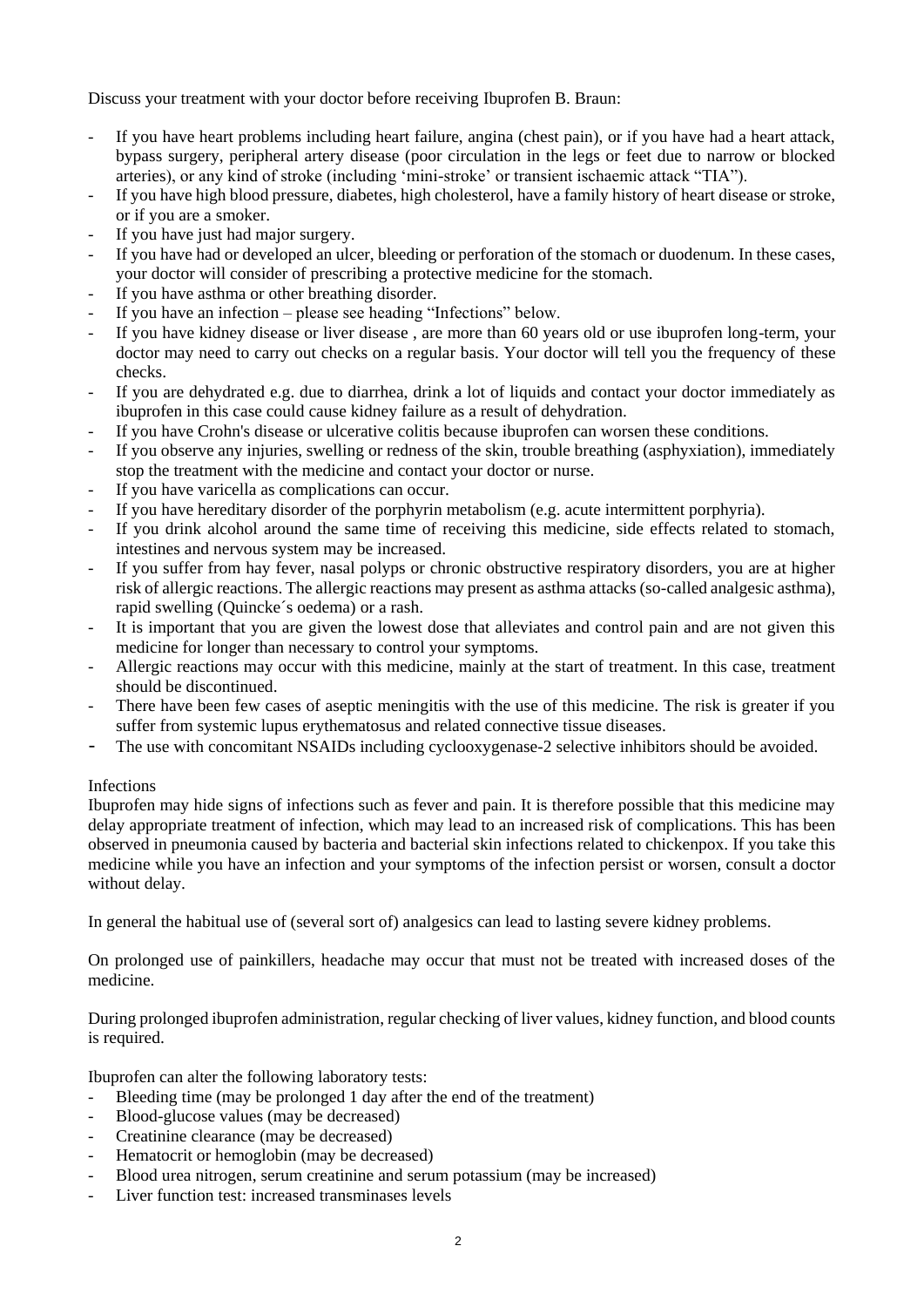Tell your doctor if you are going to undergo clinical tests and you are using or you have recently used ibuprofen.

# **Children and adolescents**

The safety and efficacy of Ibuprofen B. Braun in children and adolescents have not been established. This medicine should not be used in children and adolescents (below 18 years of age).

# **Other medicines and Ibuprofen B. Braun**

Tell your doctor or nurse if you are taking, have recently taken or might take any other medicines.

Ibuprofen B. Braun may affect or be affected by some other medicines. For example:

- Other nonsteroidal anti-inflammatory drugs (NSAIDs) including COX-2 (e.g. celecoxib) may increase the risk of gastrointestinal ulcers and bleeding due to an additive effect.
- Medicines that are anti-coagulants (i.e. thin blood/prevent clotting; e.g. acetylsalicylic acid, warfarin, ticlopidine).
- Cardiac glycosides such as digoxin (used to treat heart failure), phenytoin (used to treat epilepsy) or lithium (used to treat depression), may increase their blood levels when taking with ibuprofen.
- Methotrexate (used to treat certain types of cancers or rheumatism) taken at the same time as ibuprofen (within a range of 24 hours) can increase blood levels and risk of toxicity by methotrexate.
- Mifepristone (a medicine to terminate pregnancy).
- SSRI-antidepressants, such as fluoxetine, may also increase the risk of bleeding of stomach and intestines.
- Medicines that reduce high blood pressure (ACE-inhibitors such as captopril, beta-blockers such as atenolol, angiotensin-II receptor antagonists such as losartan).
- Corticosteroids (such as hydrocortisone) (used for inflammation) because they increase the risk of ulcer or bleeding into stomach and intestines.
- Diuretics (medicines used for urination, such as bendroflumethiazide), as NSAIDs may reduce the effects of these medicines and it may increase the risk of kidney problems (using potassium sparing diuretics with ibuprofen can lead to high blood levels of potassium).
- Medicines containing probenecid and sulfinpyrazone may delay the excretion of ibuprofen.
- Cyclosporin and tacrolimus (used to avoid transplant rejection) may increase the risk of kidney damage.
- Sulfonylureas, such as glibenclamide (medicines used for diabetes). Control of blood glucose values is recommended when these medicines are used together.
- Antibiotics of the quinolone group, such as ciprofloxacin due to an increased risk for developing seizures (fits).
- Voriconazole, fluconazole (CYP2C9 inhibitors used for fungal infections) can increase blood levels of ibuprofen.
- Zidovudine, (used for HIV infection) due to increased risk of blood accumulation in joints and bruises.
- Aminoglycosides (a type of antibiotics). NSAIDs may decrease the excretion of aminoglycosides.
- Gingo biloba (a herbal medicine often used in dementia) may increase the risk of bleeding.

Some other medicines may also affect or be affected by the treatment of ibuprofen. You should, therefore, always seek the advice of your doctor or nurse before you are given ibuprofen with other medicines.

# **Pregnancy, breast-feeding and fertility**

If you are pregnant or breast-feeding, think you may be pregnant or are planning to have a baby, ask your doctor or nurse for advice before you are given this medicine.

You must not be given this medicine during the third trimester (last 3 months) of pregnancy.

This medicine passes into breast milk but may be used during breast-feeding if it is used at the recommended dose and during the shortest possible time. However, if it is used at higher doses than 1200 mg daily or for longer periods, your doctor may recommend to interrupt the breast feeding.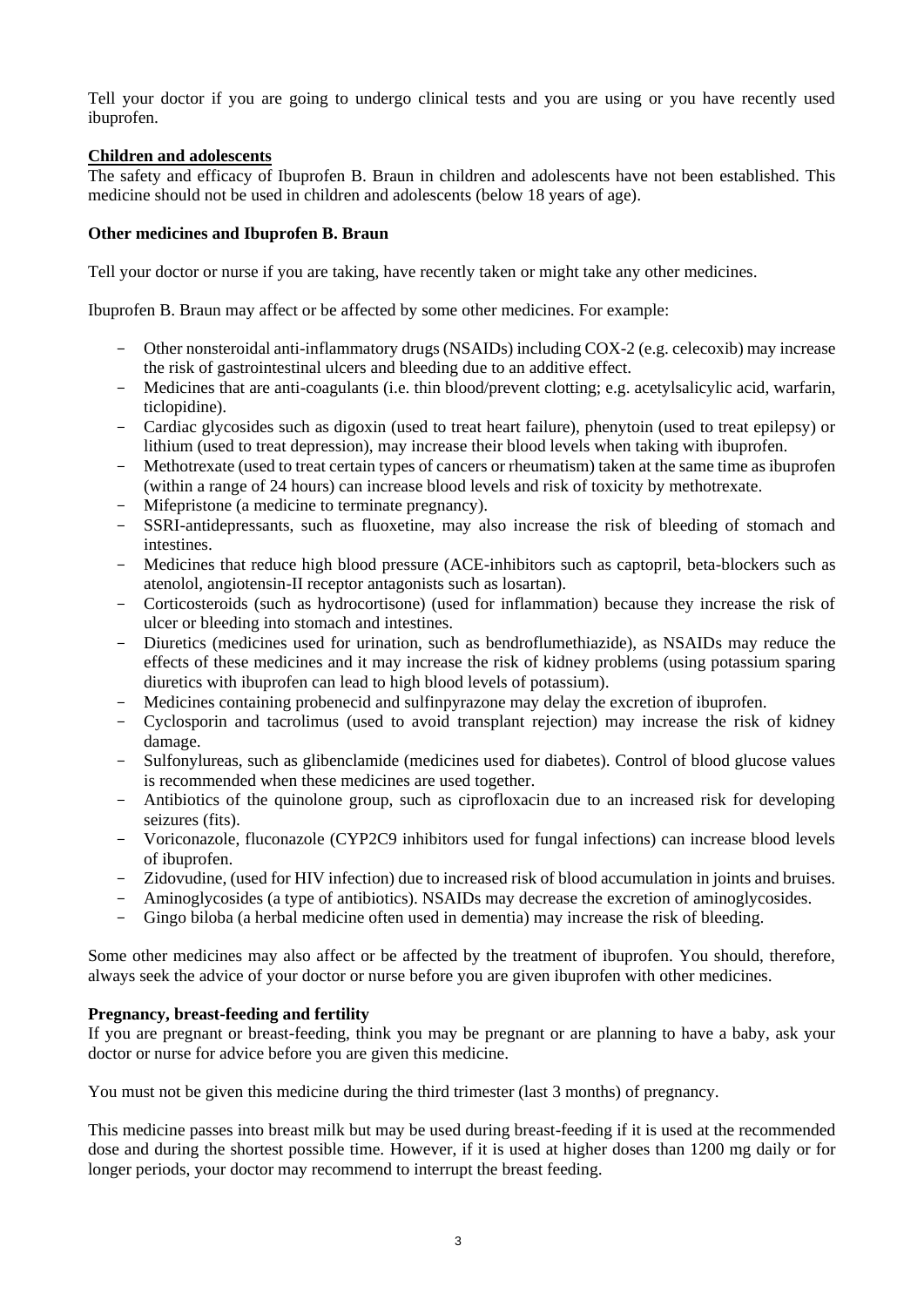Ibuprofen may make it more difficult to become pregnant. You should inform your doctor if you are planning to become pregnant or if you have problems to become pregnant.

#### **Driving and using machines**

This medicine, in single or short term use has no or negligible influence on the ability to drive and use machines. However, the occurrence of relevant side effects such as fatigue and vertigo can impair reactivity and the ability to drive a vehicle and/or use machines may be reduced. This particularly applies when combined with alcohol.

**Ibuprofen B. Braun contains sodium.** This medicinal product contains 358 mg sodium (main component of cooking/table salt) in each bottle. This is equivalent to 17.9 % of the recommended maximum daily dietary intake of sodium for an adult.

# **3. How Ibuprofen B. Braun is given**

This medicine is prescribed to you only by a doctor and is only given to you by a doctor or nurse in an environment with appropriate equipment.

The recommended dose for adults is 400 mg intravenously (a drip into a vein), every 6 to 8 hours as necessary. The maximum daily dose of 1200 mg should not be exceeded.

The lowest effective dose should be used for the shortest duration necessary to relieve symptoms. If you have an infection, consult a doctor without delay if symptoms (such as fever and pain) persist or worsen (see section 2). Your doctor will also make sure that you have had enough fluids in order to minimize the risk of side effects to the kidney.

Use should be limited to situations where oral administration is inappropiate. Patients must switch to oral treatment as soon as this is possible.

This medicinal product is indicated for short-term acute treatment only and should not be used for more than 3 days.

# **Method of administration**

For intravenous use. The solution should be administered by intravenous infusion over 30 minutes.

This medicinal product is indicated for use as single dose. Inspect the solution before use. It should be discarded if any particulate matter or discoloration is observed.

#### **If you are given more Ibuprofen B. Braun than you should**

If you think you have been given more ibuprofen than you should immediately consult your doctor or nurse.

The symptoms can include nausea, stomach pain, vomiting (may be blood streaked), headache, ringing in the ears, confusion, and shaky eye movement. At high doses, drowsiness, chest pain, palpitations, loss of consciousness, convulsions (mainly in children), inability to co-ordinate muscle movements, weakness and dizziness, blood in urine, cold body feeling, and breathing problems have been reported.

You might also suffer from low blood pressure, blueish colouration of the skin or mucous membranes (cyanosis), bleeding into stomach or intestines, as well as functional problems of the liver and kidneys.

If you have any further questions on the use of this medicine, ask your doctor, pharmacist or nurse.

#### **4. Possible side effects**

Like all medicines, this medicine can cause side effects, although not everybody gets them.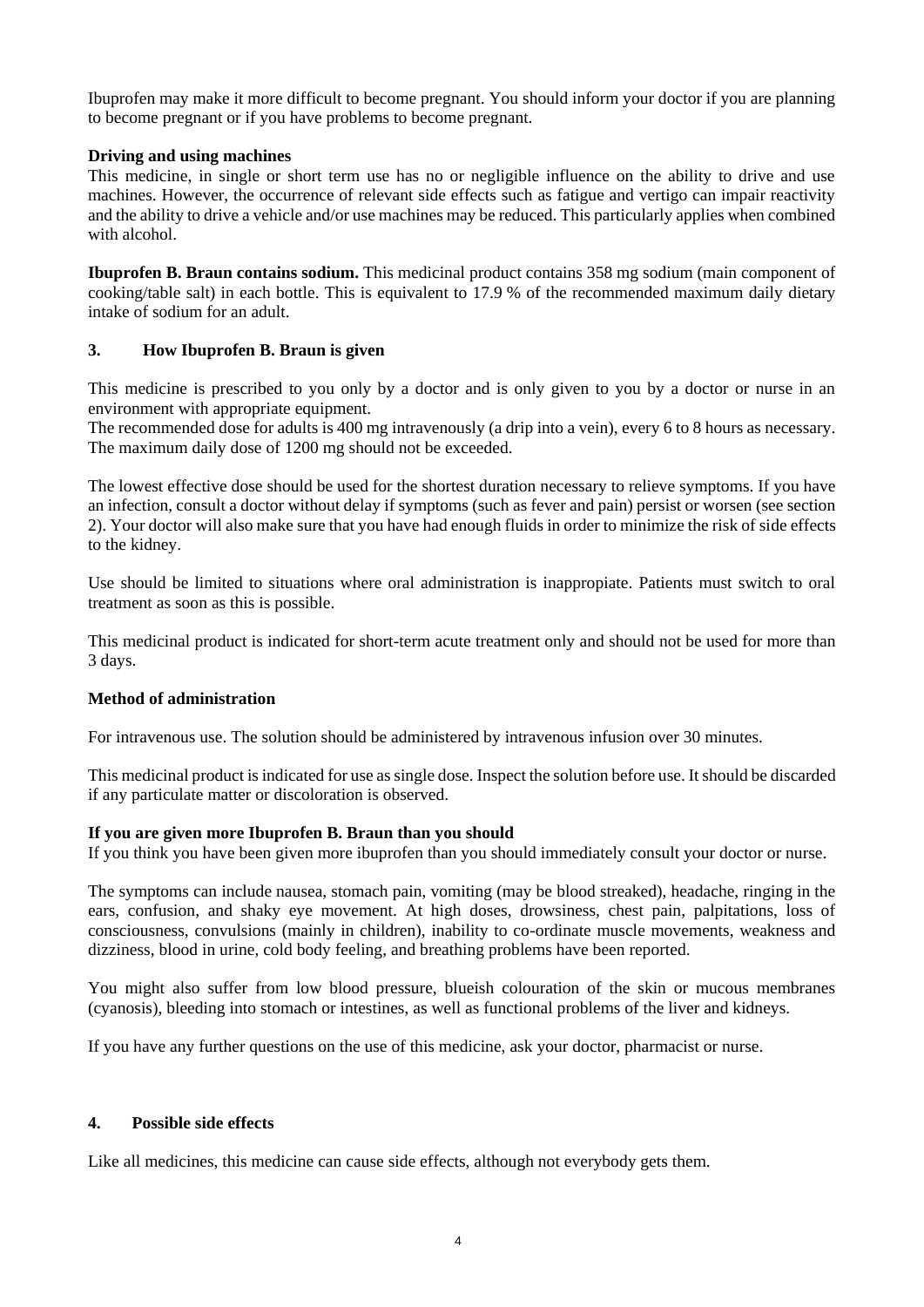The side effects can be minimized by using the lowest effective dose for the shortest time possible to treat the symptoms. You can get one or more of the known side effects of NSAIDs (see below). If you experience any of these side effects, you should stop using this medicine and consult a doctor as soon as possible. Elderly patients who use this drug are at greater risk for developing problems associated with side effects.

The most commonly observed adverse events are gastrointestinal side effects (affecting stomach and intestines). Peptic ulcers (stomach or intestinal ulcer), perforation (hole in the wall of the stomach or intestine) or bleeding from the stomach or intestine, sometimes fatal, particularly in the elderly may occur. Nausea, vomiting, diarrhoea, flatulence, constipation, indigestion, abdominal pain, tarry stools, vomiting blood, ulcerative stomatitis (inflammation of the oral mucosa with ulceration), exacerbation of colitis (inflammation of large intestine) and Crohn's disease. Less frequently, gastritis (stomach inflammation) has been observed. Particularly the risk of bleeding into stomach and intestines occurring is dependent on the dose range and the duration of use.

Edema (fluid accumulation in the tissues), high blood pressure and heart failure have been reported in association with NSAID treatment. Medicines like ibuprofen may be associated with a small increased risk of heart attack ("myocardial infarction") or stroke.

Very rarely severe allergic reactions (including infusion site reactions, anaphylactic shock) and serious skin side effects such as bullous (blistering) reactions including Stevens-Johnson syndrome and toxic epidermal necrolysis (Lyell´s shyndrome), erythema multiforme, alopecia (hair loss), skin becomes sensitive to light and allergic vasculitis (inflammation of a blood vessel) have been reported.

Exacerbation of inflammation related to infections (for example development necrotising fasciitis) coinciding with the use of NSAIDs has been described very rarely.

In exceptional cases, severe skin infections and soft-tissue complications may occur during a varicella infection.

# *Very common side effects (may affect more than 1 in 10 people):*

- Tiredness or sleeplessness, headache and dizziness.
- Heartburn, abdominal pain, nauseas, vomiting, flatulence, diarrhoea, constipation and slight blood losses in stomach and intestines that may cause anaemia in exceptional cases.

#### *Common side effects (may affect up to 1 in 10 people):*

- Vertigo.
- Skin eruption.
- Pain and burning sensation in the administration site.
- Gastrointestinal ulcer, potentially with bleeding and perforation. Ulcerative stomatitis, exacerbation of colitis and Crohn´s disease.

#### *Uncommon side effects (may affect up to 1 in 100 people):*

- Insomnia (problems sleeping), agitation, irritability or tiredness, anxiety and restlessness.
- Visual disturbances.
- Tinnitus (ringing or buzzing in the ears).
- Inflammation of the stomach lining.
- Reduced production of urine and formation of oedemas, particularly in patients with high blood pressure or kidney problems, nephrotic syndrome, interstitial nephritis that may be accompanied by acute renal insufficiency.
- Urticaria, pruritus, purpura (including allergic purpura), skin rash.
- Allergic reactions with skin rashes and itching, as well as asthma attacks (possibly with drop of blood pressure).

#### *Rare side effects (may affect up to 1 in 1,000 people):*

- Reversible toxic amblyopia (double vision).
- Difficulty hearing.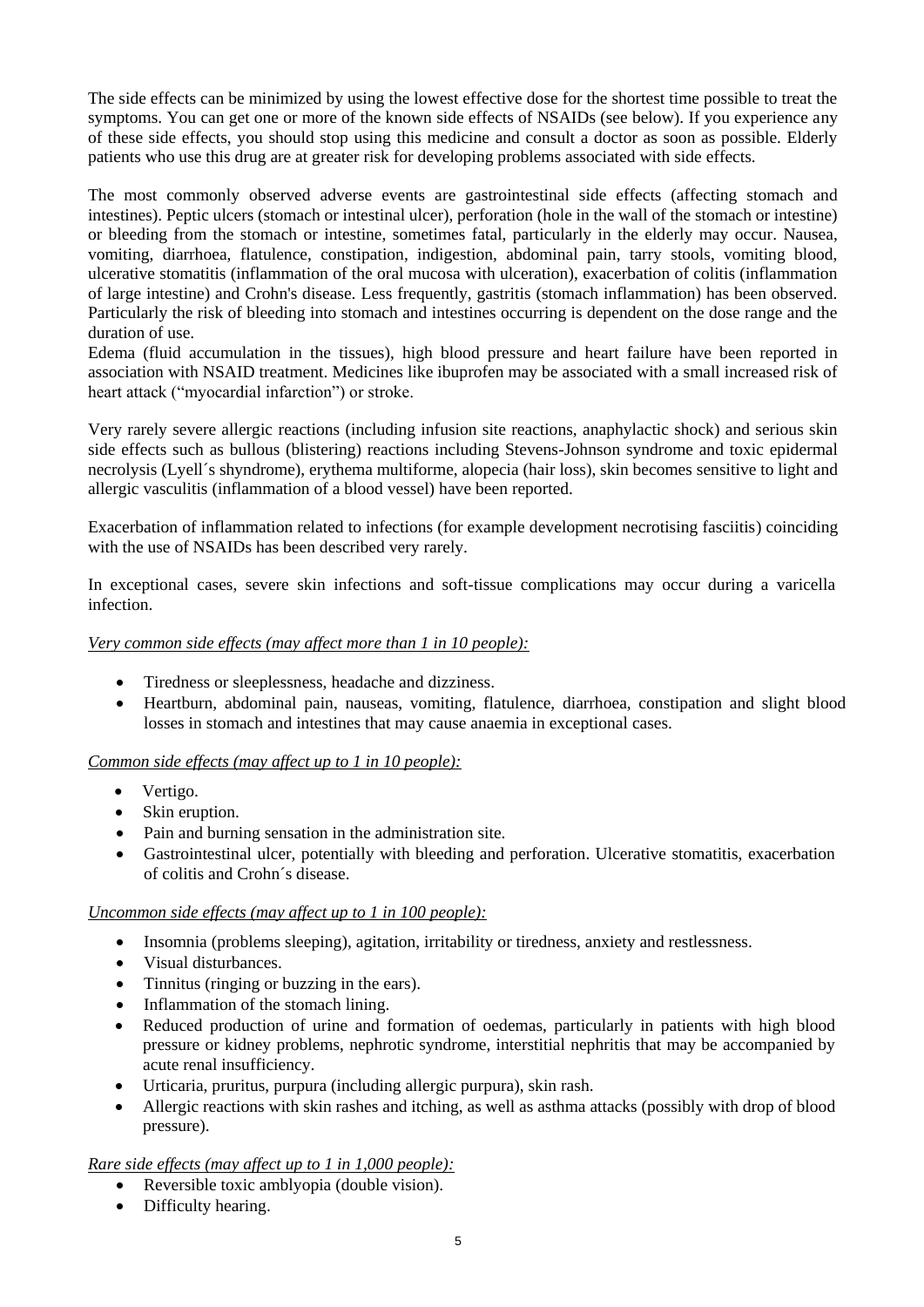- Narrowing of the oesophagus (blood vessels in gullet), complications of diverticula of the large bowel, unspecific haemorrhagic colitis. If there is bleeding into stomach or intestines, it can cause anemia.
- Damage of kidney tissue (papillary necrosis), particularly in long-term therapy, increased serum uric acid concentration in the blood.
- Yellowing of the skin or whites of the eyes, liver dysfunction, liver damage, particularly in long-term therapy, acute hepatitis (inflammation of the livers).
- Psychotic reactions, nervousness, irritability, confusion or disorientation and depression.
- Stiff neck.

## *Very rare side effects (may affect up to 1 in 10,000 people):*

- Disorders of blood cell formation (anaemia, leukopenia, thrombocytopenia, pancytopenia, agranulocytosis). The first symptoms are: fever, sore throat, surface mouth ulcers, flu-like symptoms, severe fatigue, nasal and skin bleeding.
- Palpitations (rapid heartbeat), heart failure, myocardial infarction.
- Arterial hypertension
- Aseptic meningitis (stiff neck, headache, nausea, vomiting, fever or confusion). Patients with autoimmune disorders (SLE, mixed connective-tissue disease) appear to be predisposed.
- Inflammation of oesophagus (gullet) or pancreas, narrowing of the bowel.
- Asthma, difficulty breathing (broncospasm), shortness of breath and wheezing.
- Systemic lupus erythematosus (an autoimmune disease), severe allergic reaction (face oedema, swelling of the tongue, swelling of the throat with constriction of the airways, difficulty breathing, rapid heartbeat and decreased blood pressure and life threatening shock).

#### *Not known side effects (frequency cannot be estimated from the available data):*

- Liver insufficiency.
- Site of injection reactions such as swelling, bruising or bleeding.
- A severe skin reaction known as DRESS syndrome can occur. Symptoms of DRESS include: skin rash, fever, swelling of lymph nodes and an increase of eosinophils (a type of white blood cells).
- A red, scaly widespread rash with bumps under the skin and blisters mainly localised on the skin folds, trunk, and upper extremities accompanied by fever at the initiation of treatment (acute generalised exanthematous pustulosis). Stop using Ibuprofen B. Braun if you develop these symptoms and seek medical attention immediately. See also section 2.

#### **Reporting of side effects**

If you get any side effects, talk to your doctor. This includes any possible side effects not listed in this leaflet. You can also report side effects directly via HPRA Pharmacovigilance, Earlsfort Terrace, IRL - Dublin 2; Tel: +353 1 6764971; Fax: +353 1 6762517. Website: [www.hpra.ie;](http://www.hpra.ie/) e-mail[: medsafety@hpra.ie.](mailto:medsafety@hpra.ie) By reporting side effects, you can help provide more information on the safety of this medicine.

#### **5. How to store Ibuprofen B. Braun**

Keep this medicine out of the sight and reach of children.

This medicinal product does not require any special storage conditions.

The product should be used immediately after opening. For single use only. Any unused solution should be discarded.

Do not use this medicine after the expiry date which is stated on the label after EXP. The expiry date refers to the last day of that month.

Do not use this medicine if you notice any particles or discoloration.

#### **6. Contents of the pack and other information**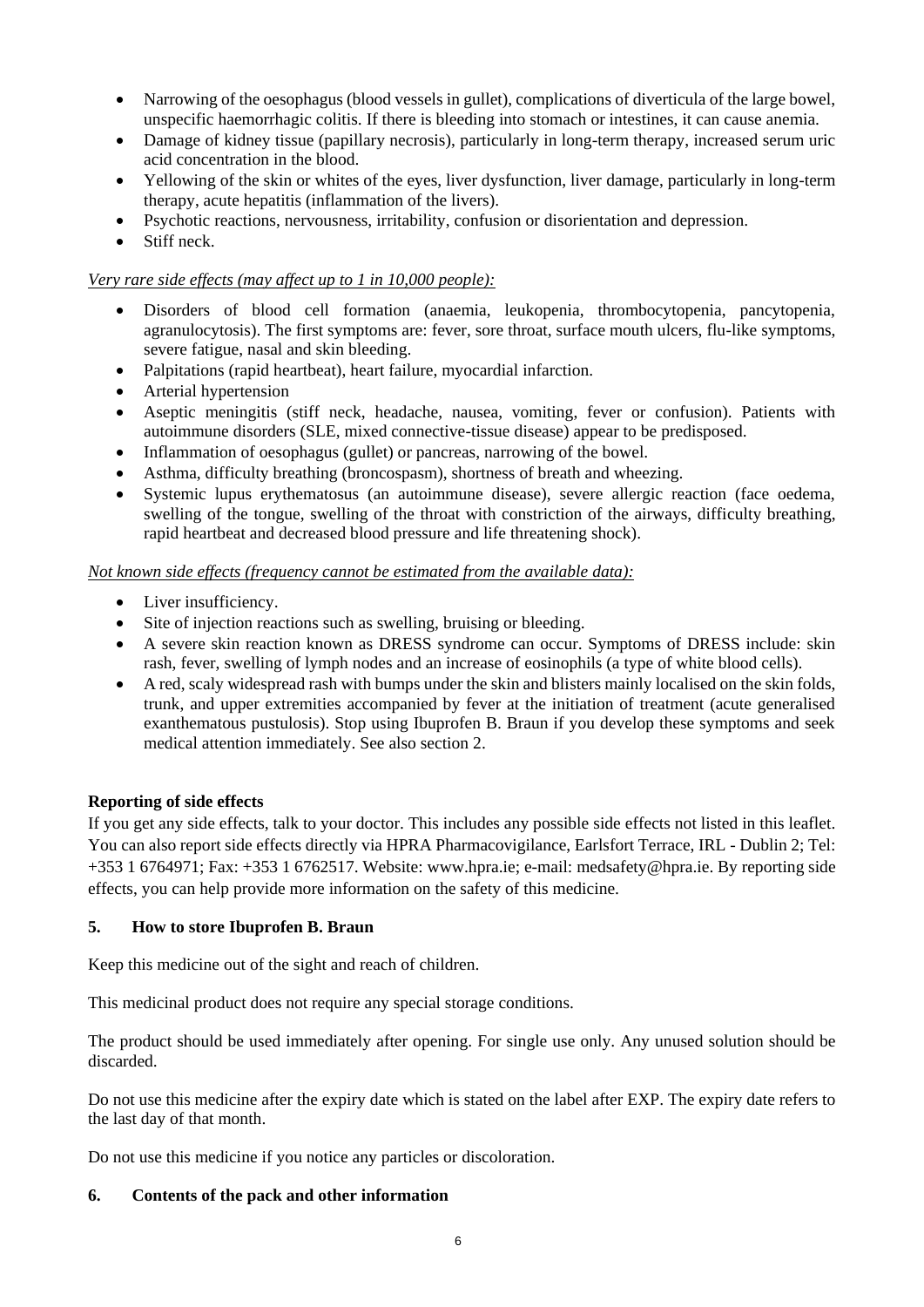# **What Ibuprofen B. Braun contains**

- The active substance is ibuprofen. Each 100 ml bottle contains 400 mg of ibuprofen.
- The other ingredients are L-arginine, sodium chloride, hydrochloric acid, sodium hydroxide, water for injection.

# **What Ibuprofen B. Braun looks like and contents of the pack**

Clear and colourless to pale yellow solution for infusion, without any particulate matter.

The solution is contained in closed LDPE bottles of 100ml with an external cap in packs of 10 bottles and 20 bottles.

Not all pack sizes may be marketed.

# **Marketing Authorisation Holder**

B. Braun Melsungen AG Carl-Braun-Straße 1 34212 Melsungen Germany

## **Manufacturer** B. Braun Medical, S.A. Ctra. Terrasa, 121

Rubí 08191Barcelona – Spain